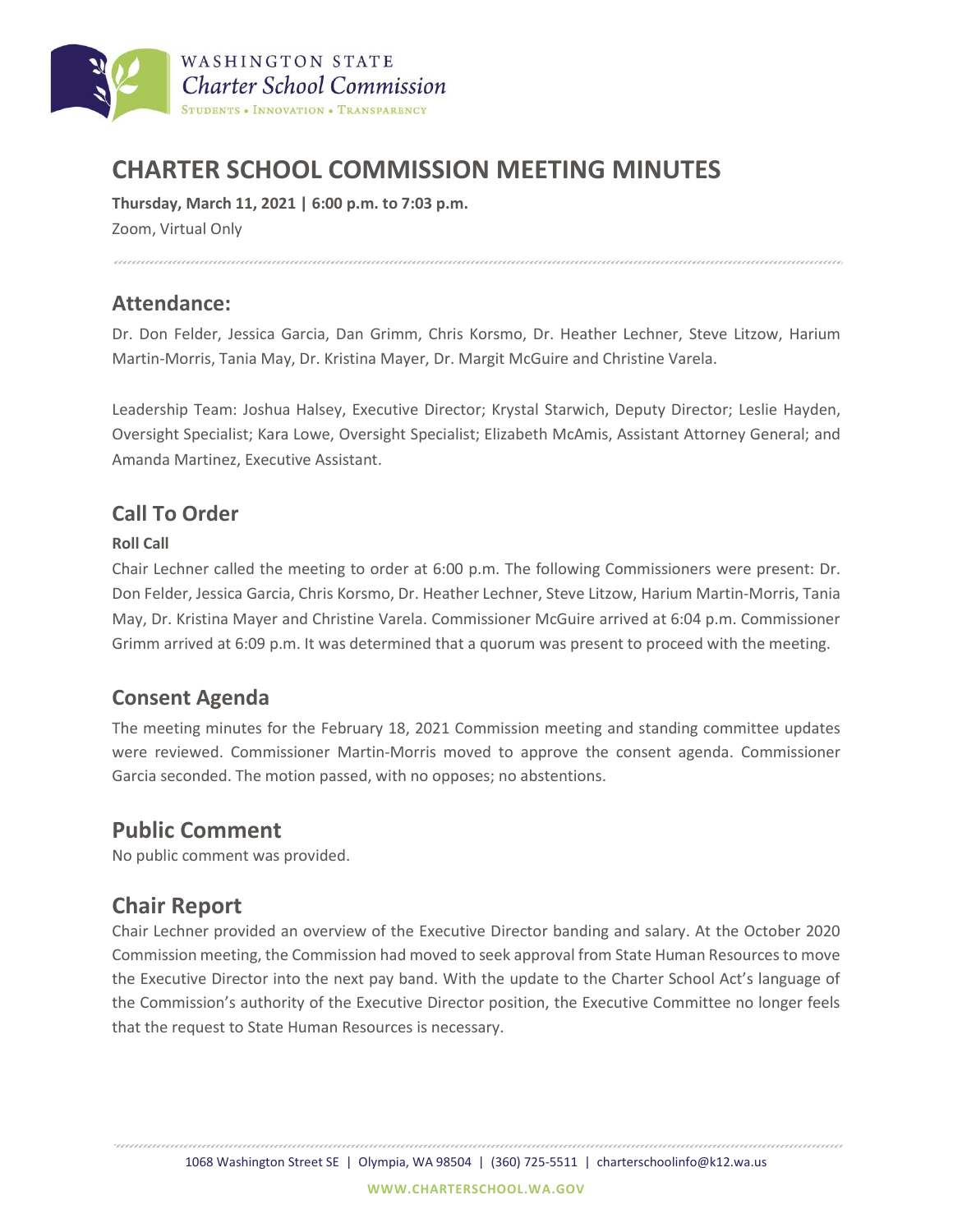Chair Lechner moved to rescind the October 2020 motion that the board seek approval to move the Executive Director position to the next higher pay band. Commissioner Mayer seconded. The motion passed, with no opposes; no abstentions.

Chair Lechner moved for the Commission to send a letter to submit a letter to State Human Resources outlining the Commission's authority to remove the exempt salary banding for the Executive Director position and to move the current salary from \$149,296 to \$154,525. Commissioner Mayer seconded. The motion passed, with no opposes; one abstention.

## **Charter Contract Consideration**

Executive Director Halsey provided an overview of the newly authorized charter public school and their negotiated contract.

#### **Rooted School Vancouver**

Chair Lechner moved to approve the Rooted School Vancouver charter contract as presented. Commissioner Kosrmo seconded. The motion passed, with no opposes; no abstentions.

## **Complaint Policy Consideration**

Executive Director Halsey provided an overview on the complaint process and the draft policy. Commissioners engaged in discussion around the policy.

Chair Lechner moved to adopt the Commission's Complaint Policy as presented. Commissioner Litzow seconded. The motion passed with no opposes; no abstentions.

## **School Re-Opening Plans**

Commission Oversight Specialists Leslie Hayden and Kara Lowe provided an overview of the currently operating schools' re-opening status based on information gathered at the Quality School Reviews. Commissioners engaged in discussion regarding the re-opening plans.

### **Executive Director Report**

#### **General Updates**

Executive Director Halsey provided COVID-19 updates. Commission staff continue to work with the currently operating and planning year schools to provide guidance and be a resource during this time.

Executive Director Halsey provided a reminder to Commissioners regarding the F-1 Financial Affairs Statement due by April 15.

Executive Director Halsey provided follow up from the Commission's equity engagement with contractor Nicole Franklin of Enhanced Interactions, LLC.

Executive Director Halsey announced his departure as the Executive Director for the Commission. Executive Director Halsey will continue to work through the summer as the Commission conducts a search for the next Executive Director.